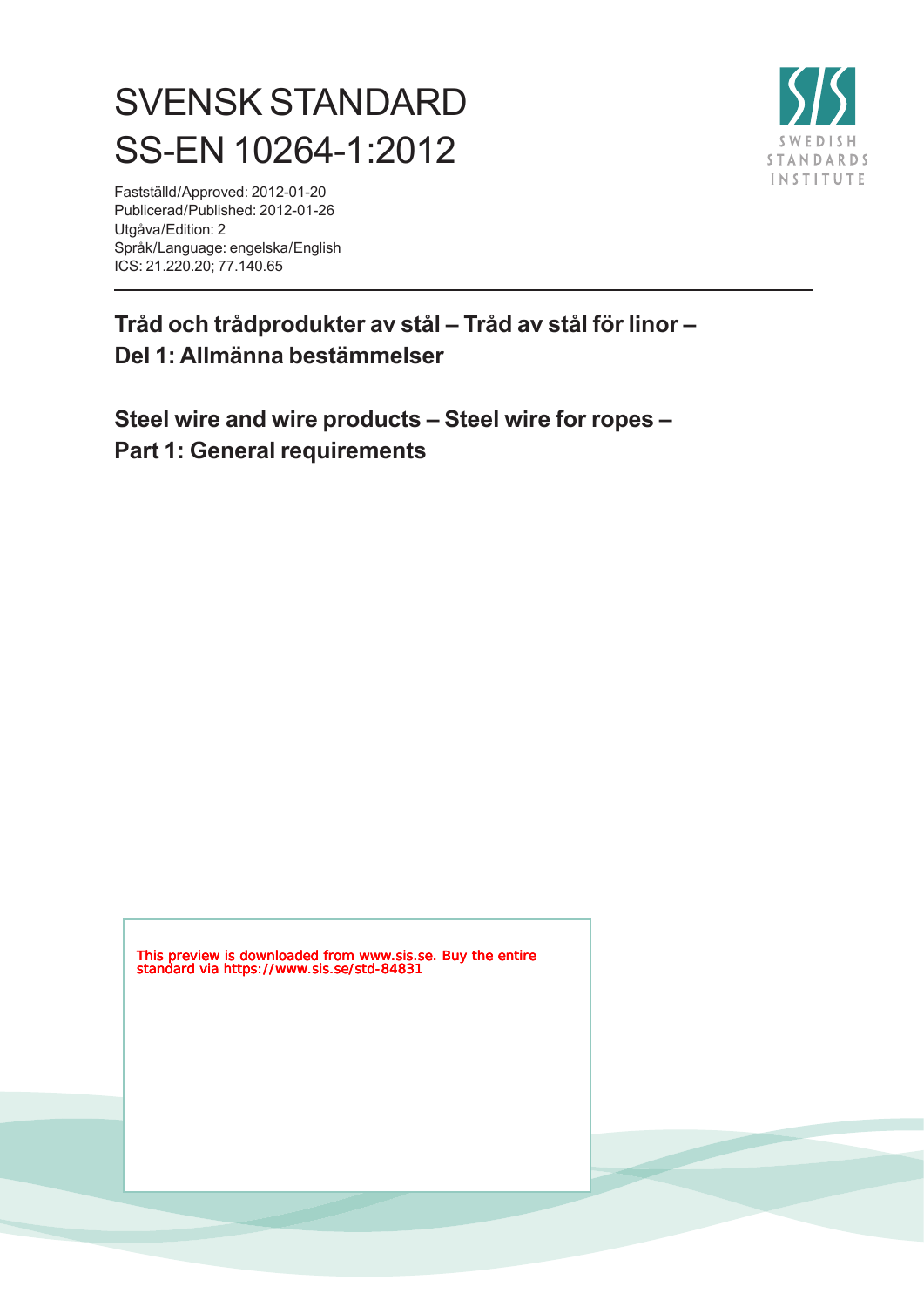# Standarder får världen att fungera

*SIS (Swedish Standards Institute) är en fristående ideell förening med medlemmar från både privat och offentlig sektor. Vi är en del av det europeiska och globala nätverk som utarbetar internationella standarder. Standarder är dokumenterad kunskap utvecklad av framstående aktörer inom industri, näringsliv och samhälle och befrämjar handel över gränser, bidrar till att processer och produkter blir säkrare samt effektiviserar din verksamhet.* 

### **Delta och påverka**

Som medlem i SIS har du möjlighet att påverka framtida standarder inom ditt område på nationell, europeisk och global nivå. Du får samtidigt tillgång till tidig information om utvecklingen inom din bransch.

## **Ta del av det färdiga arbetet**

Vi erbjuder våra kunder allt som rör standarder och deras tillämpning. Hos oss kan du köpa alla publikationer du behöver – allt från enskilda standarder, tekniska rapporter och standardpaket till handböcker och onlinetjänster. Genom vår webbtjänst e-nav får du tillgång till ett lättnavigerat bibliotek där alla standarder som är aktuella för ditt företag finns tillgängliga. Standarder och handböcker är källor till kunskap. Vi säljer dem.

### **Utveckla din kompetens och lyckas bättre i ditt arbete**

Hos SIS kan du gå öppna eller företagsinterna utbildningar kring innehåll och tillämpning av standarder. Genom vår närhet till den internationella utvecklingen och ISO får du rätt kunskap i rätt tid, direkt från källan. Med vår kunskap om standarders möjligheter hjälper vi våra kunder att skapa verklig nytta och lönsamhet i sina verksamheter.

**Vill du veta mer om SIS eller hur standarder kan effektivisera din verksamhet är du välkommen in på www.sis.se eller ta kontakt med oss på tel 08-555 523 00.**

# Standards make the world go round

*SIS (Swedish Standards Institute) is an independent non-profit organisation with members from both the private and public sectors. We are part of the European and global network that draws up international standards. Standards consist of documented knowledge developed by prominent actors within the industry, business world and society. They promote cross-border trade, they help to make processes and products safer and they streamline your organisation.*

#### **Take part and have influence**

As a member of SIS you will have the possibility to participate in standardization activities on national, European and global level. The membership in SIS will give you the opportunity to influence future standards and gain access to early stage information about developments within your field.

### **Get to know the finished work**

We offer our customers everything in connection with standards and their application. You can purchase all the publications you need from us - everything from individual standards, technical reports and standard packages through to manuals and online services. Our web service e-nav gives you access to an easy-to-navigate library where all standards that are relevant to your company are available. Standards and manuals are sources of knowledge. We sell them.

### **Increase understanding and improve perception**

With SIS you can undergo either shared or in-house training in the content and application of standards. Thanks to our proximity to international development and ISO you receive the right knowledge at the right time, direct from the source. With our knowledge about the potential of standards, we assist our customers in creating tangible benefit and profitability in their organisations.

**If you want to know more about SIS, or how standards can streamline your organisation, please visit www.sis.se or contact us on phone +46 (0)8-555 523 00**



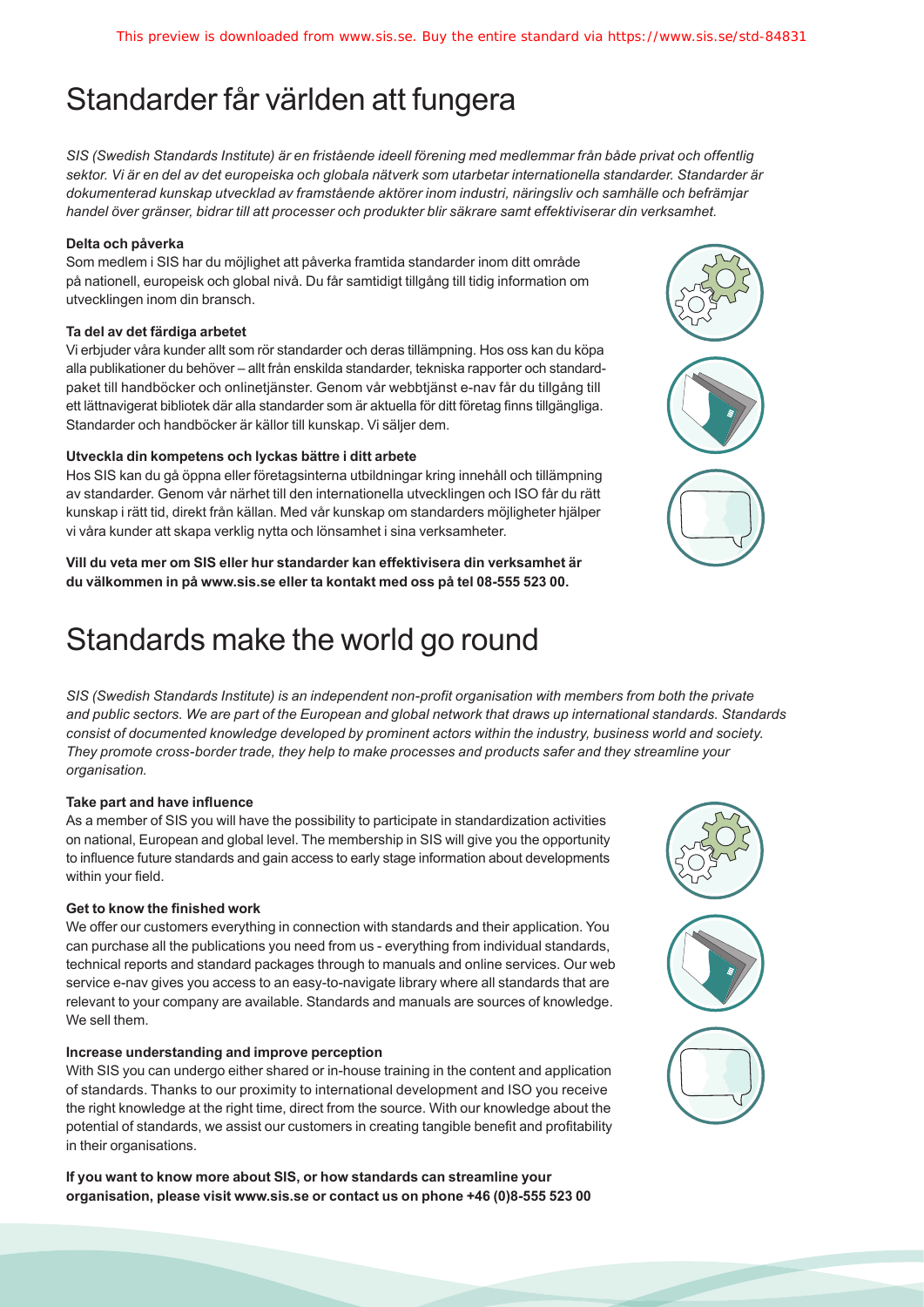Europastandarden EN 10264-1:2012 gäller som svensk standard. Detta dokument innehåller den officiella engelska versionen av EN 10264-1:2012.

Denna standard ersätter SS-EN 10264-1, utgåva 1.

The European Standard EN 10264-1:2012 has the status of a Swedish Standard. This document contains the official version of EN 10264-1:2012.

This standard supersedes the Swedish Standard SS-EN 10264-1, edition 1.

© Copyright/Upphovsrätten till denna produkt tillhör SIS, Swedish Standards Institute, Stockholm, Sverige. Användningen av denna produkt regleras av slutanvändarlicensen som återfinns i denna produkt, se standardens sista sidor.

© Copyright SIS, Swedish Standards Institute, Stockholm, Sweden. All rights reserved. The use of this product is governed by the end-user licence for this product. You will find the licence in the end of this document.

*Upplysningar om sakinnehållet i standarden lämnas av SIS, Swedish Standards Institute, telefon 08-555 520 00. Standarder kan beställas hos SIS Förlag AB som även lämnar allmänna upplysningar om svensk och utländsk standard.*

*Information about the content of the standard is available from the Swedish Standards Institute (SIS), telephone +46 8 555 520 00. Standards may be ordered from SIS Förlag AB, who can also provide general information about Swedish and foreign standards.*

Denna standard är framtagen av kommittén för Tråd och trådprodukter, SIS/TK 138.

Har du synpunkter på innehållet i den här standarden, vill du delta i ett kommande revideringsarbete eller vara med och ta fram andra standarder inom området? Gå in på www.sis.se - där hittar du mer information.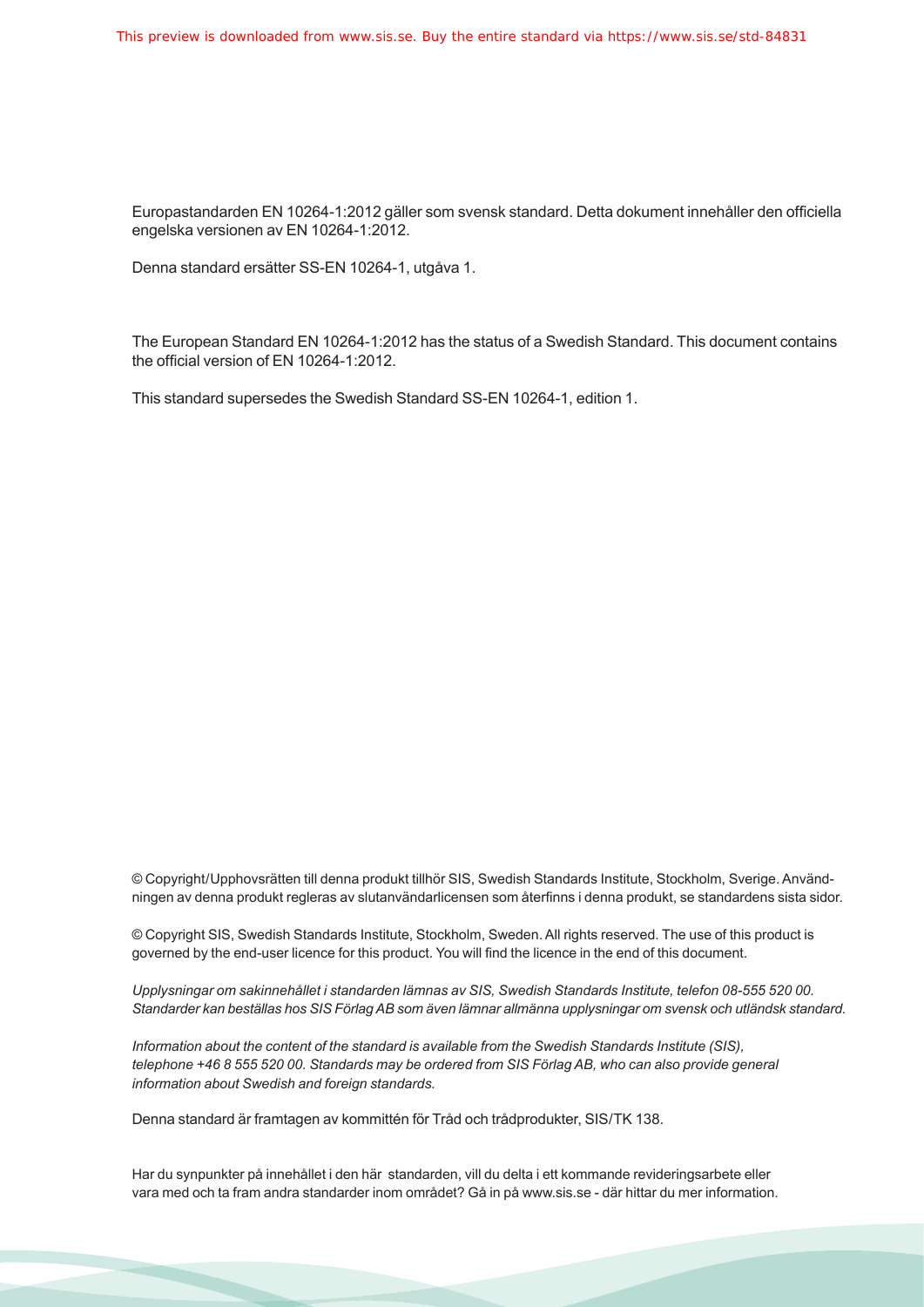This preview is downloaded from www.sis.se. Buy the entire standard via https://www.sis.se/std-84831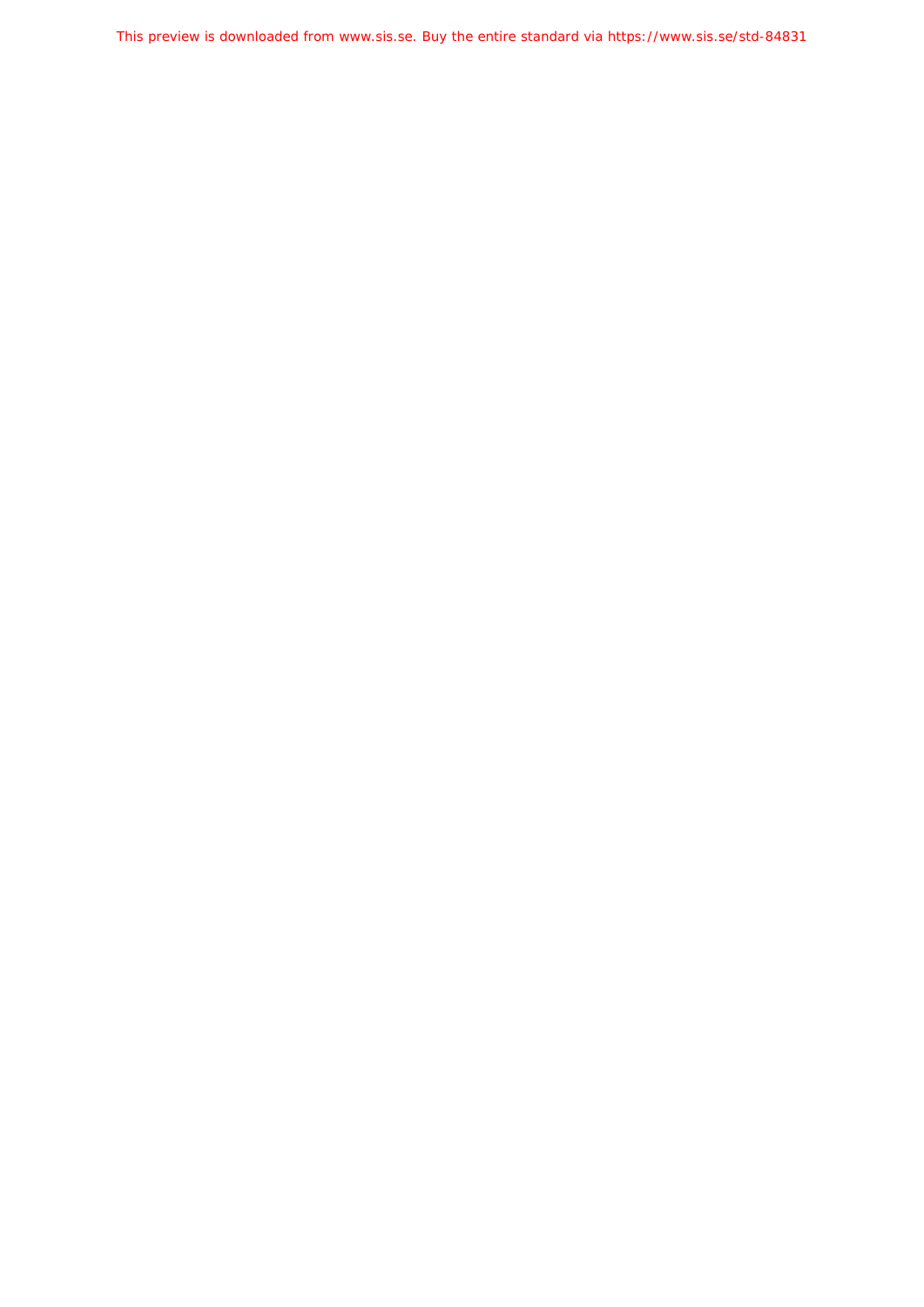# EUROPEAN STANDARD

# **EN 10264-1**

EUROPÄISCHE NORM

NORME EUROPÉENNE

January 2012

ICS 77.140.65; 21.220.20 Supersedes EN 10264-1:2002

English Version

## Steel wire and wire products - Steel wire for ropes - Part 1: General requirements

Fils et produits tréfilés en acier - Fils pour câbles - Partie 1: Prescriptions générales

Stahldraht und Drahterzeugnisse - Stahldraht für Seile - Teil 1: Allgemeine Anforderungen

This European Standard was approved by CEN on 19 November 2011.

CEN members are bound to comply with the CEN/CENELEC Internal Regulations which stipulate the conditions for giving this European Standard the status of a national standard without any alteration. Up-to-date lists and bibliographical references concerning such national standards may be obtained on application to the CEN-CENELEC Management Centre or to any CEN member.

This European Standard exists in three official versions (English, French, German). A version in any other language made by translation under the responsibility of a CEN member into its own language and notified to the CEN-CENELEC Management Centre has the same status as the official versions.

CEN members are the national standards bodies of Austria, Belgium, Bulgaria, Croatia, Cyprus, Czech Republic, Denmark, Estonia, Finland, France, Germany, Greece, Hungary, Iceland, Ireland, Italy, Latvia, Lithuania, Luxembourg, Malta, Netherlands, Norway, Poland, Portugal, Romania, Slovakia, Slovenia, Spain, Sweden, Switzerland, Turkey and United Kingdom.



EUROPEAN COMMITTEE FOR STANDARDIZATION COMITÉ EUROPÉEN DE NORMALISATION EUROPÄISCHES KOMITEE FÜR NORMUNG

**Management Centre: Avenue Marnix 17, B-1000 Brussels**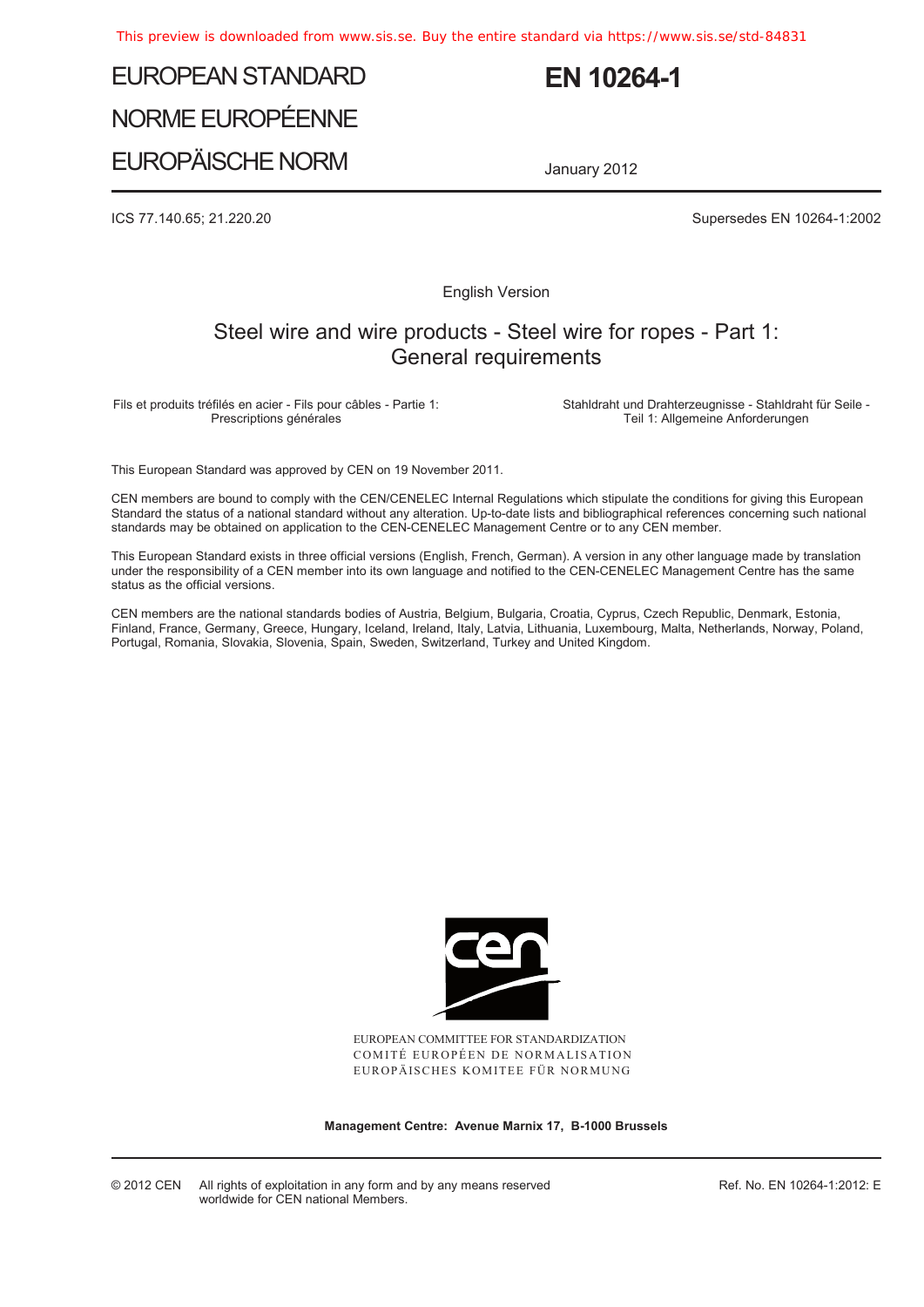This preview is downloaded from www.sis.se. Buy the entire standard via https://www.sis.se/std-84831 SS-EN 10264-1:2012 (E)

# **Contents**

Page

| 1                     |  |  |
|-----------------------|--|--|
| $\overline{2}$        |  |  |
| 3                     |  |  |
| $\boldsymbol{4}$      |  |  |
| 5<br>5.1<br>5.2       |  |  |
| 5.2.1                 |  |  |
| 5.2.2<br>5.3          |  |  |
| 5.4                   |  |  |
| 5.5<br>5.6            |  |  |
| 6                     |  |  |
| 7                     |  |  |
| 8                     |  |  |
| 9                     |  |  |
| A <sub>1</sub><br>A.2 |  |  |
| A.3                   |  |  |
| A.4<br>A.5            |  |  |
| A.6                   |  |  |
| A.7<br>A.8            |  |  |
| A.9                   |  |  |
| A.10<br>A.11          |  |  |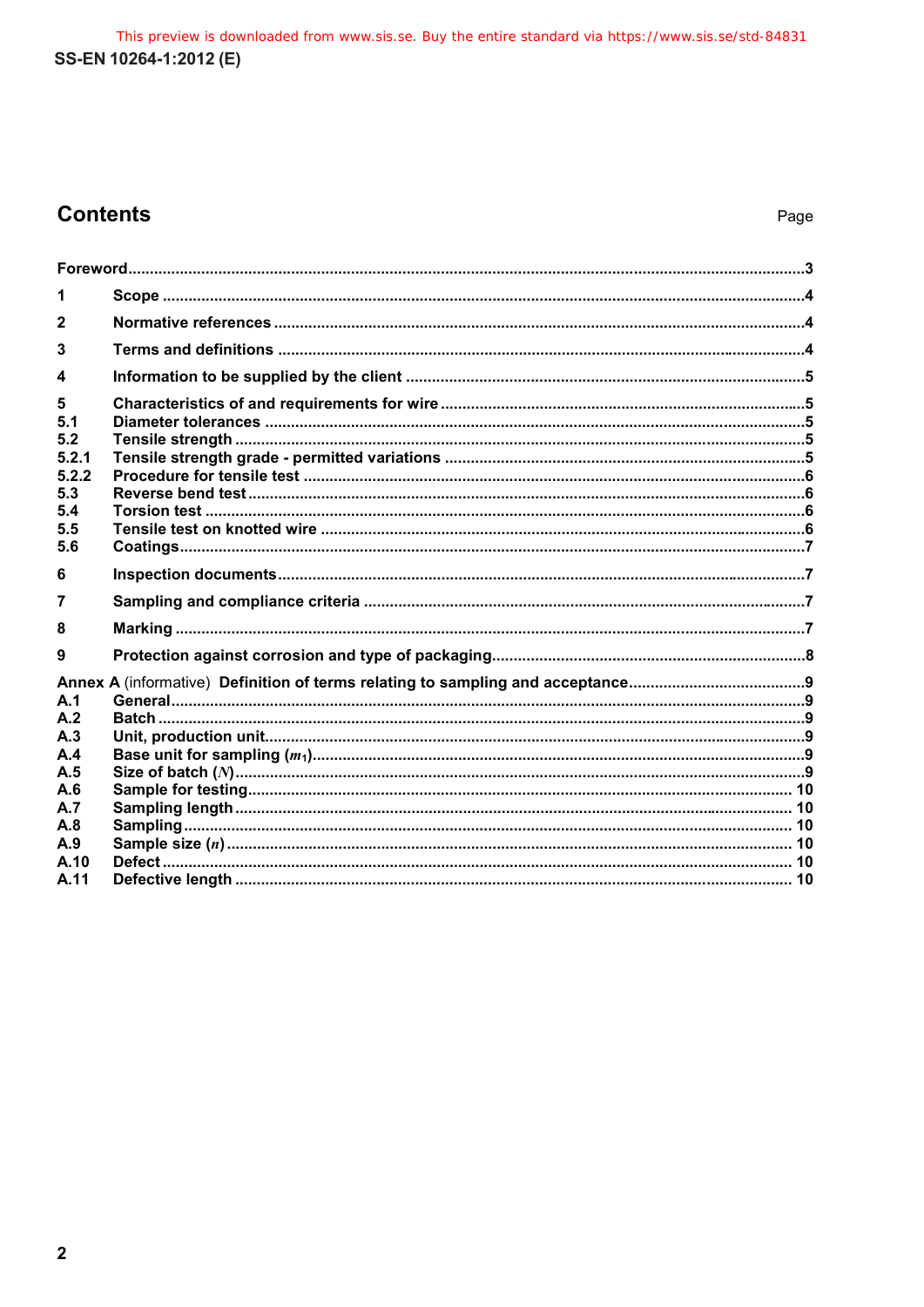# **Foreword**

This document (EN 10264-1:2012) has been prepared by Technical Committee ECISS/TC 106 "Wire rod and wires", the secretariat of which is held by AFNOR.

This European Standard shall be given the status of a national standard, either by publication of an identical text or by endorsement, at the latest by July 2012, and conflicting national standards shall be withdrawn at the latest by July 2012.

Attention is drawn to the possibility that some of the elements of this document may be the subject of patent rights. CEN [and/or CENELEC] shall not be held responsible for identifying any or all such patent rights.

This document supersedes EN 10264-1:2002.

This European Standard for wire for ropes is made up of the following parts:

- *Part 1: General requirements*
- *Part 2: Cold drawn non alloy steel wire for ropes for general applications*
- *Part 3: Round and shaped non alloyed steel wire for high duty applications*
- *Part 4: Stainless steel wire*

This European Standard has been technically revised to incorporate the following changes:

- a) other tensile strength grades than those specified in EN 10264 parts 2, 3 and 4, have been allowed subject to an agreement between supplier and user at the time of order (see 5.2.1);
- b) the length of the test sample given in the procedure for tensile test has been deleted in order to avoid misunderstanding (see 5.2.2);
- c) the reverse bend test has been allowed for wires under 0,5 mm diameter, subject to an agreement between customer and supplier at the time of order (see 5.3);
- d) the torsion test has been allowed for wires below 0,5 mm diameter, subject to an agreement between parties (see 5.4);
- e) additional specifications have been added concerning the result of tensile test on knotted wire (see 5.5);
- f) the clause on inspection documents has been simplified (see Clause 6);
- g) for sampling and compliance criteria, the usage of statistical methods has been recommended, in order to reduce the number of tests required (see Clause 7);
- h) the values of Table 2 "Size of batches and samples and number of results" have been modified as well as the titles of the third and fourth column concerning the number of results for compliance and noncompliance. The footnote b) has also been updated;
- i) a general clause has been added for explaining the purpose of Annex A "Definition of terms relating to sampling and acceptance".

According to the CEN/CENELEC Internal Regulations, the national standards organizations of the following countries are bound to implement this European Standard: Austria, Belgium, Bulgaria, Croatia, Cyprus, Czech Republic, Denmark, Estonia, Finland, France, Germany, Greece, Hungary, Iceland, Ireland, Italy, Latvia, Lithuania, Luxembourg, Malta, Netherlands, Norway, Poland, Portugal, Romania, Slovakia, Slovenia, Spain, Sweden, Switzerland, Turkey and the United Kingdom.